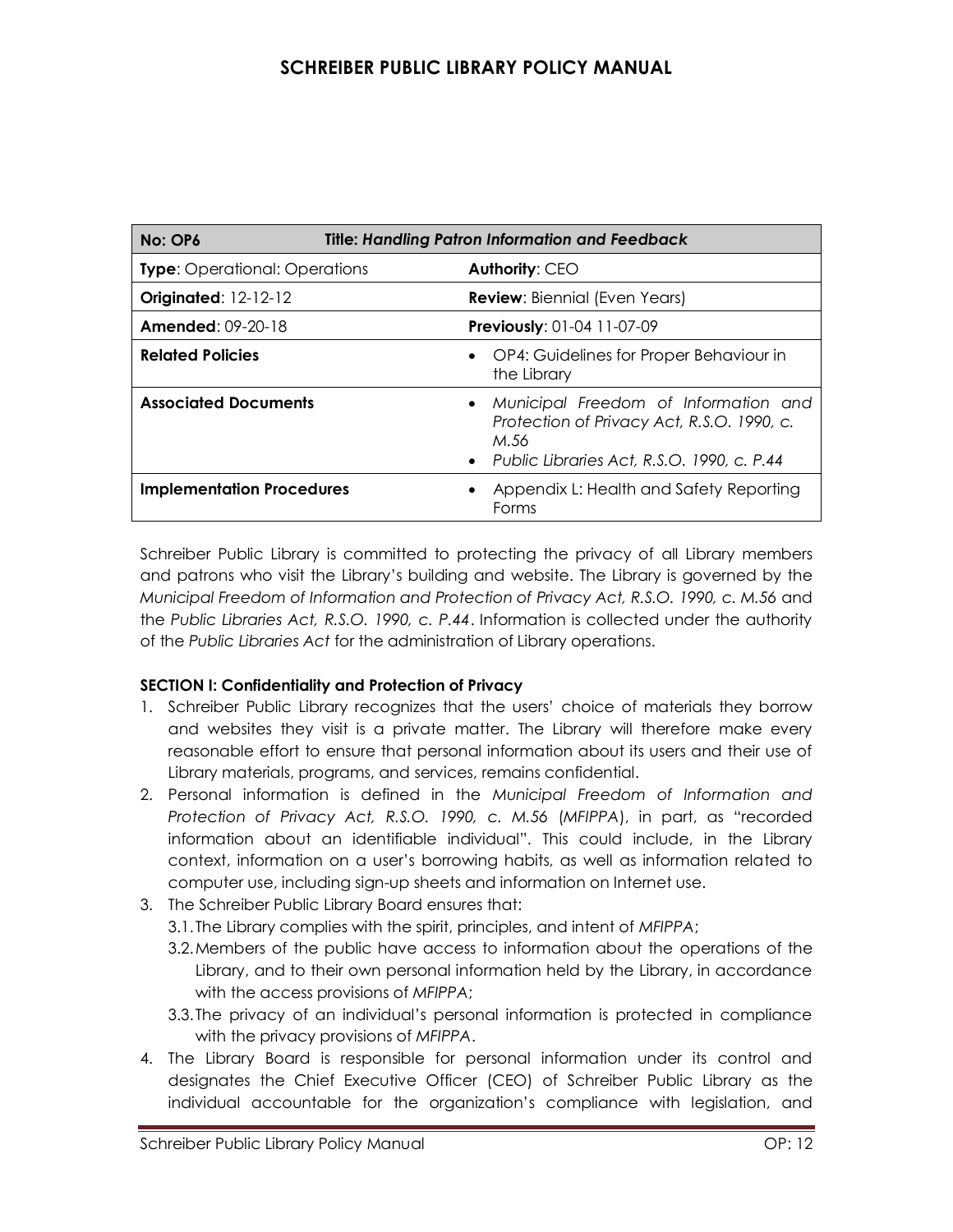ensures that:

- 4.1.The purposes for which personal information is collected shall be identified by the Library at or before the time the information is collected;
- 4.2.Consent of the individual is acquired for the disclosure of collection use or personal information;
- 4.3.The collection of personal information shall be limited to that which is necessary for the proper administration of the Library and the provision of Library programs and services;
- 4.4.The Library will not retain any personal information related to the items borrowed or requested by any user, or pertaining to a user's online activity beyond the Readers' Advisory content stored within the Integrated Library System (ILS);
- 4.5.The Library will not disclose personal information related to a visitor or a Library user to any third-party without obtaining consent to do so, subject to certain exemptions as provided by *MFIPPA*. Information will be disclosed:
	- 4.5.1.To a parent or guardian of a person up to sixteen (16) years of age;
	- 4.5.2.Upon the presentation of a search warrant;
	- 4.5.3.To police in the absence of a search warrant to aid an investigation (upon the CEO's discretion);
	- 4.5.4.Personal information may be released, by permission of the CEO, in compassionate circumstances to facilitate contact with next of kin or a friend of an individual who is injured, ill, or deceased.
- 4.6.Library staff's personal information shall be as accurate, complete, and up-todate as is necessary for the purpose for which it is used;
- 4.7.Personal information shall be protected by security safeguards appropriate to the sensitivity of the information;
- 4.8.Upon request, an individual shall be informed of the existence, use, and disclosure of his/her personal information, and shall be given access to that information. An individual shall be able to challenge the accuracy and completeness of the information and have it amended as appropriate;
- 4.9.An individual shall be able to address a challenge concerning compliance with the above principles to the CEO.
- 5. The Library Board and CEO will take into consideration location and security issues of any potential ILS servers when reviewing bids and contracts.

### **SECTION II: Handling of Patron Complaints**

- 1. In the event of a complaint by a patron or family member of a minor patron, the following steps should be taken:
	- 1.1.Treat the complainant with respect during the discussion, regardless of the tone of the complaint;
	- 1.2.Inform the complainant that complaints must be put into writing, and provide a Patron Complaint Form;
	- 1.3.If necessary, have the Chief Executive Officer (CEO) process the complaint;
	- 1.4.Gather information, as available, on the purpose of the complaint, as well as expectations and requests for action by the complainant;
	- 1.5.Do not promise to produce any changes which you are not qualified to handle (e.g. Policy changes, limitation of materials for viewing by minors, including on site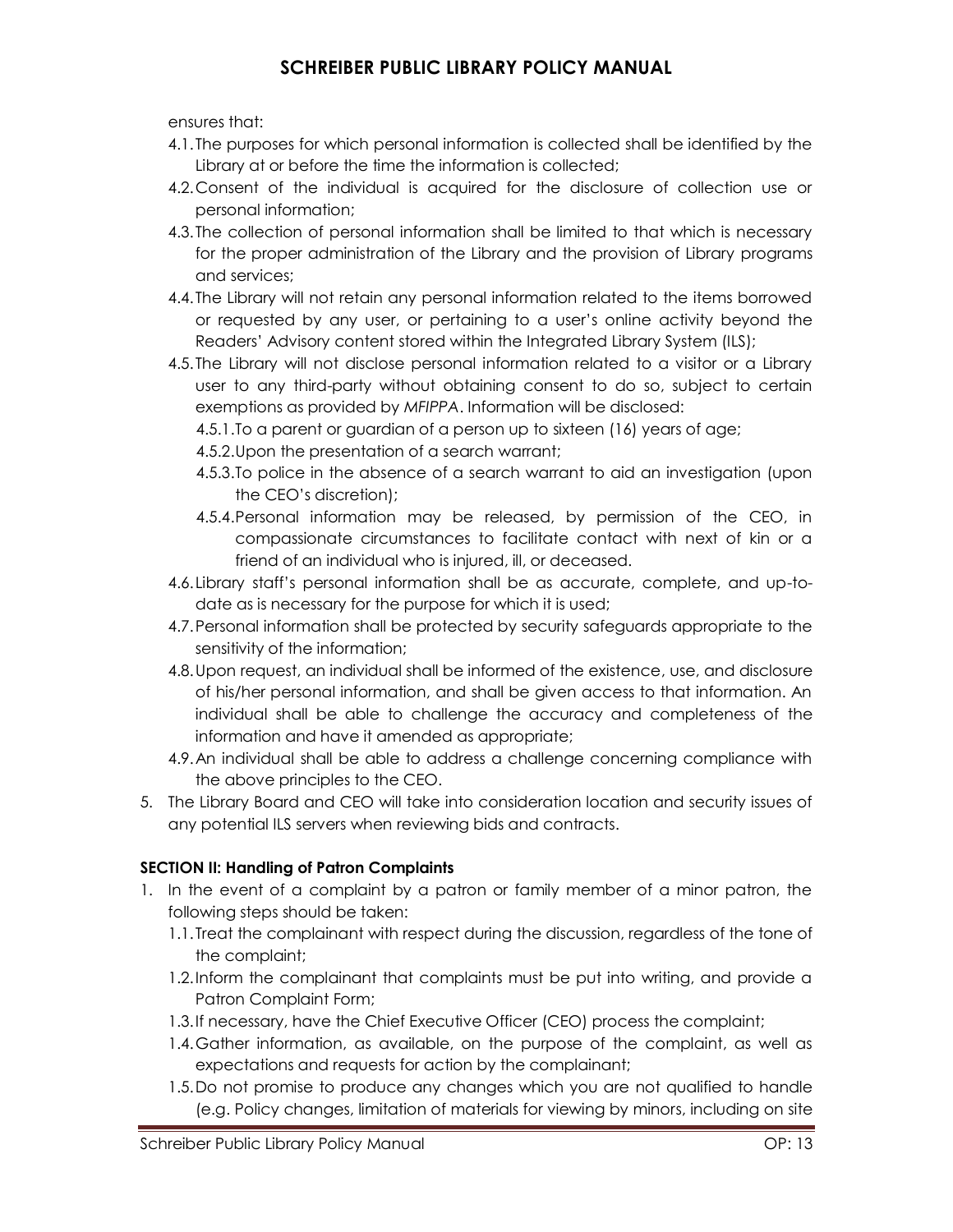books and Internet websites);

- 1.6.Agree to investigate (or have the CEO investigate) any accusations and/or problems within the week, and to have contact made by the CEO following the investigation;
- 1.7.If the complaint is pertaining to a staff member, have a different staff member complete the interview and investigation. If the complaint is pertaining to the CEO, promise to turn the matter over to the Library Board for further review;
- 1.8.If the complainant is disruptive to other patrons, move the discussion out of the main area to the Staff Room. If the situation is perceived to be unsafe, remain in the central Library area;
- 1.9.Should the situation become unsafe, the complainant should be asked to leave the Library while the matter is being investigated. The police may be called in to remove the person if he/she is unwilling to leave.
- 2. If a situation occurs where a complainant has been violent, or the police were called, an Accident/Incident Report should be completed immediately according to the guidelines of Accident/Incident Report completion.

### **SECTION III: Use of Personal Information**

- 1. Personal information such as name, gender, age, telephone number, email address, or mailing address is not automatically collected. All personal information is obtained directly and voluntarily from members/users of the Library's system through registering as a Library member or accessing Library services via email and/or the website. Reasonable care is used in the disposal of paperwork which records patron identification.
- 2. Personal information collected for Library membership is used to record who has borrowed Library materials, to contact members for overdue items and fines, to retrieve overdue materials/fines, and to inform members about materials placed on hold for them or requested for them via the Interlibrary Loan (ILL) system.
- 3. Personal information is not sold or shared with any other organization.
- 4. Access to the Library's website may lead the user to third-party websites over which the Library has no control. The Library assumes no responsibility for third-party use of personal information acquired by accessing their website.
- 5. Patrons have the right to access their personal information, or that of a child/ward under the age of sixteen (16), on record with Schreiber Public Library, at any time. It is also available through the Library's website, at www.schreiberlibrary.ca, by accessing the public catalogue and logging in with a Library ID number and PIN (Personal Identification Number). Library staff can also access this information on behalf of a patron. No other person is entitled to information contained in the Library database, unless through authorized family record linking.
- 6. In order to protect the confidentiality and accuracy of a patron's personal data, the Library card must be presented each time items are borrowed from the Library. 6.1.Library cards are nontransferable.
- 7. Law enforcement authorities must provide a warrant to access patron information, and will be referred to the Township of Schreiber and Schreiber Public Library Board authorities to determine actions to be taken.